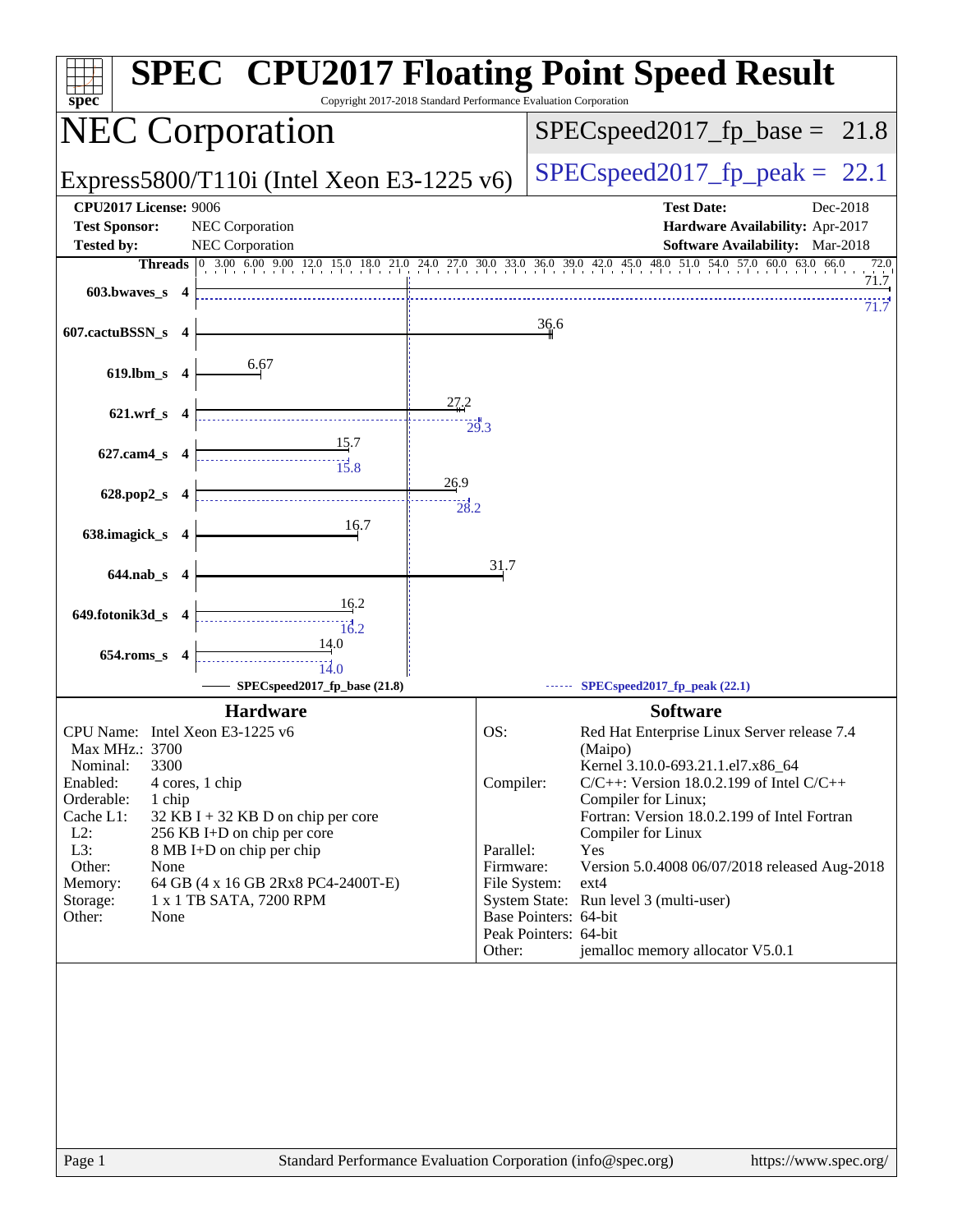#### **[spec](http://www.spec.org/) [SPEC CPU2017 Floating Point Speed Result](http://www.spec.org/auto/cpu2017/Docs/result-fields.html#SPECCPU2017FloatingPointSpeedResult)** Copyright 2017-2018 Standard Performance Evaluation Corporation NEC Corporation Express5800/T110i (Intel Xeon E3-1225 v6) [SPECspeed2017\\_fp\\_peak =](http://www.spec.org/auto/cpu2017/Docs/result-fields.html#SPECspeed2017fppeak) 22.1  $SPECspeed2017_fp\_base = 21.8$ **[CPU2017 License:](http://www.spec.org/auto/cpu2017/Docs/result-fields.html#CPU2017License)** 9006 **[Test Date:](http://www.spec.org/auto/cpu2017/Docs/result-fields.html#TestDate)** Dec-2018 **[Test Sponsor:](http://www.spec.org/auto/cpu2017/Docs/result-fields.html#TestSponsor)** NEC Corporation **[Hardware Availability:](http://www.spec.org/auto/cpu2017/Docs/result-fields.html#HardwareAvailability)** Apr-2017 **[Tested by:](http://www.spec.org/auto/cpu2017/Docs/result-fields.html#Testedby)** NEC Corporation **[Software Availability:](http://www.spec.org/auto/cpu2017/Docs/result-fields.html#SoftwareAvailability)** Mar-2018 **[Results Table](http://www.spec.org/auto/cpu2017/Docs/result-fields.html#ResultsTable) [Benchmark](http://www.spec.org/auto/cpu2017/Docs/result-fields.html#Benchmark) [Threads](http://www.spec.org/auto/cpu2017/Docs/result-fields.html#Threads) [Seconds](http://www.spec.org/auto/cpu2017/Docs/result-fields.html#Seconds) [Ratio](http://www.spec.org/auto/cpu2017/Docs/result-fields.html#Ratio) [Seconds](http://www.spec.org/auto/cpu2017/Docs/result-fields.html#Seconds) [Ratio](http://www.spec.org/auto/cpu2017/Docs/result-fields.html#Ratio) [Seconds](http://www.spec.org/auto/cpu2017/Docs/result-fields.html#Seconds) [Ratio](http://www.spec.org/auto/cpu2017/Docs/result-fields.html#Ratio) Base [Threads](http://www.spec.org/auto/cpu2017/Docs/result-fields.html#Threads) [Seconds](http://www.spec.org/auto/cpu2017/Docs/result-fields.html#Seconds) [Ratio](http://www.spec.org/auto/cpu2017/Docs/result-fields.html#Ratio) [Seconds](http://www.spec.org/auto/cpu2017/Docs/result-fields.html#Seconds) [Ratio](http://www.spec.org/auto/cpu2017/Docs/result-fields.html#Ratio) [Seconds](http://www.spec.org/auto/cpu2017/Docs/result-fields.html#Seconds) [Ratio](http://www.spec.org/auto/cpu2017/Docs/result-fields.html#Ratio) Peak** [603.bwaves\\_s](http://www.spec.org/auto/cpu2017/Docs/benchmarks/603.bwaves_s.html) 4 824 71.6 **[823](http://www.spec.org/auto/cpu2017/Docs/result-fields.html#Median) [71.7](http://www.spec.org/auto/cpu2017/Docs/result-fields.html#Median)** 823 71.7 4 **[823](http://www.spec.org/auto/cpu2017/Docs/result-fields.html#Median) [71.7](http://www.spec.org/auto/cpu2017/Docs/result-fields.html#Median)** 823 71.6 823 71.7 [607.cactuBSSN\\_s](http://www.spec.org/auto/cpu2017/Docs/benchmarks/607.cactuBSSN_s.html) 4 453 36.8 **[455](http://www.spec.org/auto/cpu2017/Docs/result-fields.html#Median) [36.6](http://www.spec.org/auto/cpu2017/Docs/result-fields.html#Median)** 457 36.4 4 453 36.8 **[455](http://www.spec.org/auto/cpu2017/Docs/result-fields.html#Median) [36.6](http://www.spec.org/auto/cpu2017/Docs/result-fields.html#Median)** 457 36.4 [619.lbm\\_s](http://www.spec.org/auto/cpu2017/Docs/benchmarks/619.lbm_s.html) 4 785 6.67 784 6.68 **[785](http://www.spec.org/auto/cpu2017/Docs/result-fields.html#Median) [6.67](http://www.spec.org/auto/cpu2017/Docs/result-fields.html#Median)** 4 785 6.67 784 6.68 **[785](http://www.spec.org/auto/cpu2017/Docs/result-fields.html#Median) [6.67](http://www.spec.org/auto/cpu2017/Docs/result-fields.html#Median)** [621.wrf\\_s](http://www.spec.org/auto/cpu2017/Docs/benchmarks/621.wrf_s.html) 4 477 27.7 **[486](http://www.spec.org/auto/cpu2017/Docs/result-fields.html#Median) [27.2](http://www.spec.org/auto/cpu2017/Docs/result-fields.html#Median)** 491 26.9 4 **[452](http://www.spec.org/auto/cpu2017/Docs/result-fields.html#Median) [29.3](http://www.spec.org/auto/cpu2017/Docs/result-fields.html#Median)** 449 29.5 454 29.2 [627.cam4\\_s](http://www.spec.org/auto/cpu2017/Docs/benchmarks/627.cam4_s.html) 4 564 15.7 563 15.8 **[563](http://www.spec.org/auto/cpu2017/Docs/result-fields.html#Median) [15.7](http://www.spec.org/auto/cpu2017/Docs/result-fields.html#Median)** 4 **[562](http://www.spec.org/auto/cpu2017/Docs/result-fields.html#Median) [15.8](http://www.spec.org/auto/cpu2017/Docs/result-fields.html#Median)** 562 15.8 562 15.8 [628.pop2\\_s](http://www.spec.org/auto/cpu2017/Docs/benchmarks/628.pop2_s.html) 4 442 26.9 **[441](http://www.spec.org/auto/cpu2017/Docs/result-fields.html#Median) [26.9](http://www.spec.org/auto/cpu2017/Docs/result-fields.html#Median)** 441 26.9 4 420 28.3 421 28.2 **[421](http://www.spec.org/auto/cpu2017/Docs/result-fields.html#Median) [28.2](http://www.spec.org/auto/cpu2017/Docs/result-fields.html#Median)** [638.imagick\\_s](http://www.spec.org/auto/cpu2017/Docs/benchmarks/638.imagick_s.html) 4 **[862](http://www.spec.org/auto/cpu2017/Docs/result-fields.html#Median) [16.7](http://www.spec.org/auto/cpu2017/Docs/result-fields.html#Median)** 862 16.7 863 16.7 4 **[862](http://www.spec.org/auto/cpu2017/Docs/result-fields.html#Median) [16.7](http://www.spec.org/auto/cpu2017/Docs/result-fields.html#Median)** 862 16.7 863 16.7 [644.nab\\_s](http://www.spec.org/auto/cpu2017/Docs/benchmarks/644.nab_s.html) 4 551 31.7 **[551](http://www.spec.org/auto/cpu2017/Docs/result-fields.html#Median) [31.7](http://www.spec.org/auto/cpu2017/Docs/result-fields.html#Median)** 551 31.7 4 551 31.7 **[551](http://www.spec.org/auto/cpu2017/Docs/result-fields.html#Median) [31.7](http://www.spec.org/auto/cpu2017/Docs/result-fields.html#Median)** 551 31.7 [649.fotonik3d\\_s](http://www.spec.org/auto/cpu2017/Docs/benchmarks/649.fotonik3d_s.html) 4 563 16.2 563 16.2 **[563](http://www.spec.org/auto/cpu2017/Docs/result-fields.html#Median) [16.2](http://www.spec.org/auto/cpu2017/Docs/result-fields.html#Median)** 4 **[564](http://www.spec.org/auto/cpu2017/Docs/result-fields.html#Median) [16.2](http://www.spec.org/auto/cpu2017/Docs/result-fields.html#Median)** 563 16.2 565 16.1

Page 2 Standard Performance Evaluation Corporation [\(info@spec.org\)](mailto:info@spec.org) <https://www.spec.org/>

|                            | <b>Base</b>    |                |         |                | <b>Peak</b> |                |             |                |                |              |                |              |                |              |
|----------------------------|----------------|----------------|---------|----------------|-------------|----------------|-------------|----------------|----------------|--------------|----------------|--------------|----------------|--------------|
| <b>Benchmark</b>           | <b>Threads</b> | <b>Seconds</b> | Ratio   | <b>Seconds</b> | Ratio       | <b>Seconds</b> | Ratio       | <b>Threads</b> | <b>Seconds</b> | <b>Ratio</b> | <b>Seconds</b> | <b>Ratio</b> | <b>Seconds</b> | <b>Ratio</b> |
| $603.bwaves$ s             | 4              | 824            | 71.6    | 823            | 71.7        | 823            | 71.7        | 4              | 823            | 71.7         | 823            | 71.6         | 823            | 71.7         |
| 607.cactuBSSN s            | 4              | 453            | 36.8    | 455            | 36.6        | 457            | 36.4        | 4              | 453            | 36.8         | 455            | 36.6         | 457            | 36.4         |
| $619.1$ bm s               | $\overline{4}$ | 785            | 6.67    | 784            | 6.68        | 785            | 6.67        | 4              | 785            | 6.67         | 784            | 6.68         | 785            | 6.67         |
| $621.wrf$ s                | $\overline{4}$ | 477            | 27.7    | 486            | 27.2        | 491            | 26.9        | 4              | 452            | 29.3         | 449            | 29.5         | 454            | 29.2         |
| $627$ .cam4 s              | 4              | 564            | 15.7    | 563            | 15.8        | 563            | 15.7        | 4              | 562            | 15.8         | 562            | 15.8         | 562            | 15.8         |
| $628.pop2_s$               | $\overline{4}$ | 442            | 26.9    | 441            | 26.9        | 441            | 26.9        | 4              | 420            | 28.3         | 421            | 28.2         | 421            | 28.2         |
| 638.imagick_s              | $\overline{4}$ | 862            | 16.7    | 862            | 16.7        | 863            | 16.7        | 4              | 862            | 16.7         | 862            | 16.7         | 863            | 16.7         |
| $644$ .nab s               | 4              | 551            | 31.7    | 551            | 31.7        | 551            | 31.7        | 4              | 551            | 31.7         | 551            | 31.7         | 551            | 31.7         |
| 649.fotonik3d s            | $\overline{4}$ | 563            | 16.2    | 563            | 16.2        | 563            | 16.2        | 4              | 564            | 16.2         | 563            | 16.2         | 565            | 16.1         |
| $654$ .roms s              | $\overline{4}$ | 1126           | 14.0    | 1128           | 14.0        | 1127           | <b>14.0</b> | 4              | 125            | 14.0         | 1128           | <b>14.0</b>  | 1128           | 14.0         |
| $SPECspeed2017_fp\_base =$ |                |                | 21.8    |                |             |                |             |                |                |              |                |              |                |              |
| $CDDOC$ $10045C$           |                |                | $A - 4$ |                |             |                |             |                |                |              |                |              |                |              |

**[SPECspeed2017\\_fp\\_peak =](http://www.spec.org/auto/cpu2017/Docs/result-fields.html#SPECspeed2017fppeak) 22.1**

Results appear in the [order in which they were run.](http://www.spec.org/auto/cpu2017/Docs/result-fields.html#RunOrder) Bold underlined text [indicates a median measurement](http://www.spec.org/auto/cpu2017/Docs/result-fields.html#Median).

### **[Operating System Notes](http://www.spec.org/auto/cpu2017/Docs/result-fields.html#OperatingSystemNotes)**

Stack size set to unlimited using "ulimit -s unlimited"

### **[General Notes](http://www.spec.org/auto/cpu2017/Docs/result-fields.html#GeneralNotes)**

Environment variables set by runcpu before the start of the run: KMP\_AFFINITY = "granularity=fine,compact" LD\_LIBRARY\_PATH = "/home/cpu2017/lib/ia32:/home/cpu2017/lib/intel64:/home/cpu2017/je5.0.1-32:/home/cpu2017/je5.0.1-64" OMP\_STACKSIZE = "192M"

 Binaries compiled on a system with 1x Intel Core i7-6700K CPU + 32GB RAM memory using Redhat Enterprise Linux 7.5 Transparent Huge Pages enabled by default Prior to runcpu invocation Filesystem page cache synced and cleared with: sync; echo 3 > /proc/sys/vm/drop\_caches

 Yes: The test sponsor attests, as of date of publication, that CVE-2017-5754 (Meltdown) is mitigated in the system as tested and documented. Yes: The test sponsor attests, as of date of publication, that CVE-2017-5753 (Spectre variant 1) is mitigated in the system as tested and documented. Yes: The test sponsor attests, as of date of publication, that CVE-2017-5715 (Spectre variant 2) is mitigated in the system as tested and documented.

 jemalloc, a general purpose malloc implementation built with the RedHat Enterprise 7.5, and the system compiler gcc 4.8.5 sources available from jemalloc.net or <https://github.com/jemalloc/jemalloc/releases>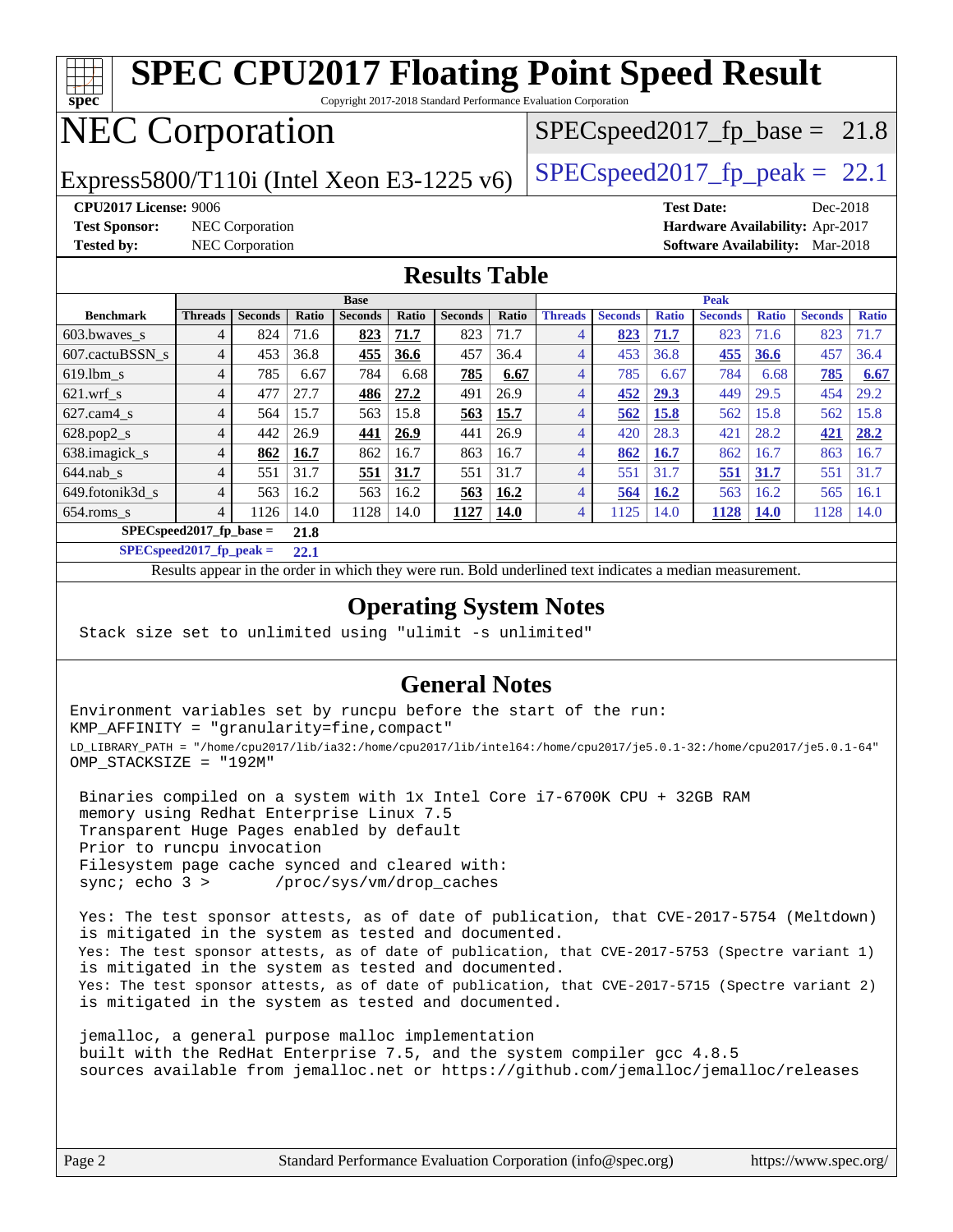| $spec^*$                                                                                                                                                                                                                                                                                                                                                                                                                 | Copyright 2017-2018 Standard Performance Evaluation Corporation                                                                                                                                                 | <b>SPEC CPU2017 Floating Point Speed Result</b>                                                                                                             |
|--------------------------------------------------------------------------------------------------------------------------------------------------------------------------------------------------------------------------------------------------------------------------------------------------------------------------------------------------------------------------------------------------------------------------|-----------------------------------------------------------------------------------------------------------------------------------------------------------------------------------------------------------------|-------------------------------------------------------------------------------------------------------------------------------------------------------------|
| <b>NEC Corporation</b>                                                                                                                                                                                                                                                                                                                                                                                                   |                                                                                                                                                                                                                 | $SPEC speed2017_fp\_base = 21.8$                                                                                                                            |
| Express5800/T110i (Intel Xeon E3-1225 v6)                                                                                                                                                                                                                                                                                                                                                                                |                                                                                                                                                                                                                 | $SPEC speed2017_fp\_peak = 22.1$                                                                                                                            |
| <b>CPU2017 License: 9006</b><br>NEC Corporation<br><b>Test Sponsor:</b><br>NEC Corporation<br><b>Tested by:</b>                                                                                                                                                                                                                                                                                                          |                                                                                                                                                                                                                 | <b>Test Date:</b><br>Dec-2018<br>Hardware Availability: Apr-2017<br><b>Software Availability:</b> Mar-2018                                                  |
|                                                                                                                                                                                                                                                                                                                                                                                                                          | <b>Platform Notes</b>                                                                                                                                                                                           |                                                                                                                                                             |
| BIOS Settings:<br>Power Management Policy: Custom<br>Energy Performance: Performance<br>Sysinfo program /home/cpu2017/bin/sysinfo<br>Rev: r5974 of 2018-05-19 9bcde8f2999c33d61f64985e45859ea9<br>running on t110i Sat Dec 1 05:51:55 2018<br>SUT (System Under Test) info as seen by some common utilities.<br>For more information on this section, see<br>https://www.spec.org/cpu2017/Docs/config.html#sysinfo       |                                                                                                                                                                                                                 |                                                                                                                                                             |
| From /proc/cpuinfo<br>model name: $Intel(R)$ Xeon $(R)$ CPU E3-1225 v6 @ 3.30GHz<br>"physical id"s (chips)<br>$\mathbf{1}$<br>4 "processors"<br>cpu cores : 4<br>siblings : 4<br>physical 0: cores 0 1 2 3                                                                                                                                                                                                               |                                                                                                                                                                                                                 | cores, siblings (Caution: counting these is hw and system dependent. The following<br>excerpts from /proc/cpuinfo might not be reliable. Use with caution.) |
| From 1scpu:<br>Architecture:<br>$CPU$ op-mode(s):<br>Byte Order:<br>CPU(s):<br>On-line CPU(s) list:<br>Thread(s) per core:<br>Core(s) per socket:<br>Socket(s):<br>NUMA $node(s)$ :<br>Vendor ID:<br>CPU family:<br>Model:<br>Model name:<br>Stepping:<br>CPU MHz:<br>CPU max MHz:<br>CPU min MHz:<br>BogoMIPS:<br>Virtualization:<br>L1d cache:<br>Lli cache:<br>L2 cache:<br>L3 cache:<br>NUMA node0 CPU(s):<br>Flags: | x86_64<br>32-bit, 64-bit<br>Little Endian<br>$0 - 3$<br>1<br>4<br>1<br>1<br>GenuineIntel<br>6<br>158<br>9<br>3630.515<br>3700.0000<br>800.0000<br>6624.00<br>$VT - x$<br>32K<br>32K<br>256K<br>8192K<br>$0 - 3$ | $Intel(R) Xeon(R) CPU E3-1225 v6 @ 3.30GHz$<br>fpu vme de pse tsc msr pae mce cx8 apic sep mtrr pge mca cmov                                                |
| Page 3                                                                                                                                                                                                                                                                                                                                                                                                                   | (Continued on next page)<br>Standard Performance Evaluation Corporation (info@spec.org)                                                                                                                         | https://www.spec.org/                                                                                                                                       |
|                                                                                                                                                                                                                                                                                                                                                                                                                          |                                                                                                                                                                                                                 |                                                                                                                                                             |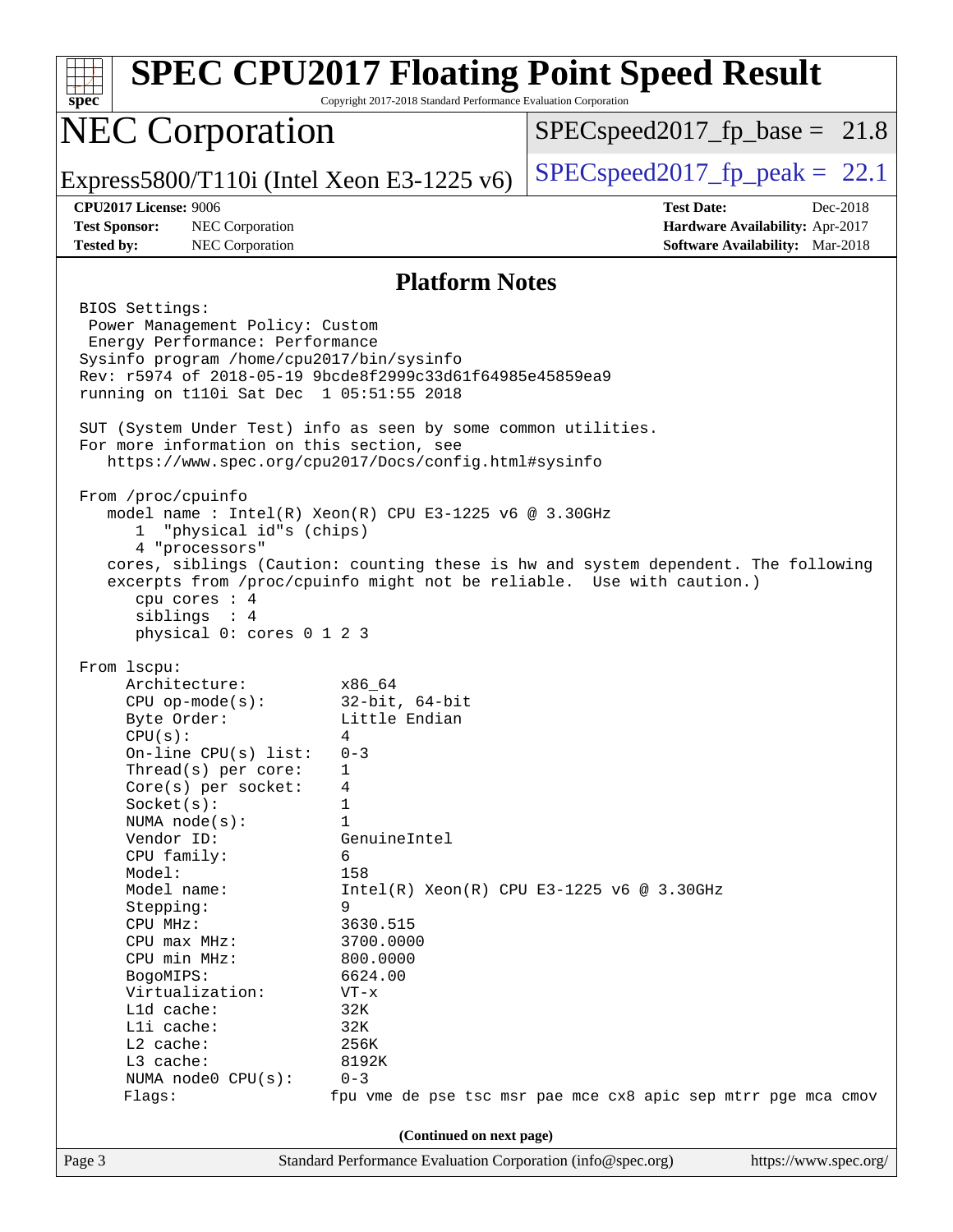| spec <sup>®</sup>                                                                                                                                                                                                                                                                                                                                                                                                                      | Copyright 2017-2018 Standard Performance Evaluation Corporation | <b>SPEC CPU2017 Floating Point Speed Result</b>                                                                                                                                                                                                                                                                                                                                                                                                                                                                                                                                                                 |
|----------------------------------------------------------------------------------------------------------------------------------------------------------------------------------------------------------------------------------------------------------------------------------------------------------------------------------------------------------------------------------------------------------------------------------------|-----------------------------------------------------------------|-----------------------------------------------------------------------------------------------------------------------------------------------------------------------------------------------------------------------------------------------------------------------------------------------------------------------------------------------------------------------------------------------------------------------------------------------------------------------------------------------------------------------------------------------------------------------------------------------------------------|
| <b>NEC Corporation</b>                                                                                                                                                                                                                                                                                                                                                                                                                 |                                                                 | $SPEC speed2017_f p\_base = 21.8$                                                                                                                                                                                                                                                                                                                                                                                                                                                                                                                                                                               |
| Express5800/T110i (Intel Xeon E3-1225 $v6$ )                                                                                                                                                                                                                                                                                                                                                                                           |                                                                 | $SPEC speed2017_fp\_peak = 22.1$                                                                                                                                                                                                                                                                                                                                                                                                                                                                                                                                                                                |
| CPU2017 License: 9006                                                                                                                                                                                                                                                                                                                                                                                                                  |                                                                 | <b>Test Date:</b><br>Dec-2018                                                                                                                                                                                                                                                                                                                                                                                                                                                                                                                                                                                   |
| <b>Test Sponsor:</b><br>NEC Corporation                                                                                                                                                                                                                                                                                                                                                                                                |                                                                 | Hardware Availability: Apr-2017                                                                                                                                                                                                                                                                                                                                                                                                                                                                                                                                                                                 |
| <b>Tested by:</b><br>NEC Corporation                                                                                                                                                                                                                                                                                                                                                                                                   |                                                                 | <b>Software Availability:</b> Mar-2018                                                                                                                                                                                                                                                                                                                                                                                                                                                                                                                                                                          |
|                                                                                                                                                                                                                                                                                                                                                                                                                                        | <b>Platform Notes (Continued)</b>                               |                                                                                                                                                                                                                                                                                                                                                                                                                                                                                                                                                                                                                 |
|                                                                                                                                                                                                                                                                                                                                                                                                                                        | dtherm ida arat pln pts hwp hwp_notify hwp_act_window hwp_epp   | pat pse36 clflush dts acpi mmx fxsr sse sse2 ss ht tm pbe syscall nx pdpelgb rdtscp<br>lm constant_tsc art arch_perfmon pebs bts rep_good nopl xtopology nonstop_tsc<br>aperfmperf eagerfpu pni pclmulqdq dtes64 monitor ds_cpl vmx smx est tm2 ssse3 fma<br>cx16 xtpr pdcm pcid sse4_1 sse4_2 x2apic movbe popcnt tsc_deadline_timer aes xsave<br>avx f16c rdrand lahf_lm abm 3dnowprefetch epb invpcid_single intel_pt spec_ctrl<br>ibpb_support tpr_shadow vnmi flexpriority ept vpid fsgsbase tsc_adjust bmil hle avx2<br>smep bmi2 erms invpcid rtm mpx rdseed adx smap clflushopt xsaveopt xsavec xgetbvl |
| /proc/cpuinfo cache data<br>cache size : 8192 KB                                                                                                                                                                                                                                                                                                                                                                                       |                                                                 |                                                                                                                                                                                                                                                                                                                                                                                                                                                                                                                                                                                                                 |
| From numactl --hardware<br>physical chip.<br>available: 1 nodes (0)<br>node 0 cpus: 0 1 2 3<br>node 0 size: 65479 MB<br>node 0 free: 63623 MB<br>node distances:<br>node<br>0<br>0 :<br>10                                                                                                                                                                                                                                             |                                                                 | WARNING: a numactl 'node' might or might not correspond to a                                                                                                                                                                                                                                                                                                                                                                                                                                                                                                                                                    |
| From /proc/meminfo<br>MemTotal:<br>65920372 kB<br>HugePages_Total:<br>Hugepagesize:                                                                                                                                                                                                                                                                                                                                                    | 0<br>2048 kB                                                    |                                                                                                                                                                                                                                                                                                                                                                                                                                                                                                                                                                                                                 |
| From /etc/*release* /etc/*version*<br>os-release:<br>NAME="Red Hat Enterprise Linux Server"<br>VERSION="7.4 (Maipo)"<br>ID="rhel"<br>ID_LIKE="fedora"<br>VARIANT="Server"<br>VARIANT ID="server"<br>VERSION_ID="7.4"<br>redhat-release: Red Hat Enterprise Linux Server release 7.4 (Maipo)<br>system-release: Red Hat Enterprise Linux Server release 7.4 (Maipo)<br>system-release-cpe: cpe:/o:redhat:enterprise_linux:7.4:ga:server | PRETTY_NAME="Red Hat Enterprise Linux Server 7.4 (Maipo)"       |                                                                                                                                                                                                                                                                                                                                                                                                                                                                                                                                                                                                                 |
| uname $-a$ :<br>x86_64 x86_64 GNU/Linux                                                                                                                                                                                                                                                                                                                                                                                                |                                                                 | Linux t110i 3.10.0-693.21.1.el7.x86_64 #1 SMP Fri Feb 23 18:54:16 UTC 2018 x86_64                                                                                                                                                                                                                                                                                                                                                                                                                                                                                                                               |
| Kernel self-reported vulnerability status:                                                                                                                                                                                                                                                                                                                                                                                             |                                                                 |                                                                                                                                                                                                                                                                                                                                                                                                                                                                                                                                                                                                                 |
|                                                                                                                                                                                                                                                                                                                                                                                                                                        |                                                                 |                                                                                                                                                                                                                                                                                                                                                                                                                                                                                                                                                                                                                 |
|                                                                                                                                                                                                                                                                                                                                                                                                                                        | (Continued on next page)                                        |                                                                                                                                                                                                                                                                                                                                                                                                                                                                                                                                                                                                                 |
| Page 4                                                                                                                                                                                                                                                                                                                                                                                                                                 | Standard Performance Evaluation Corporation (info@spec.org)     | https://www.spec.org/                                                                                                                                                                                                                                                                                                                                                                                                                                                                                                                                                                                           |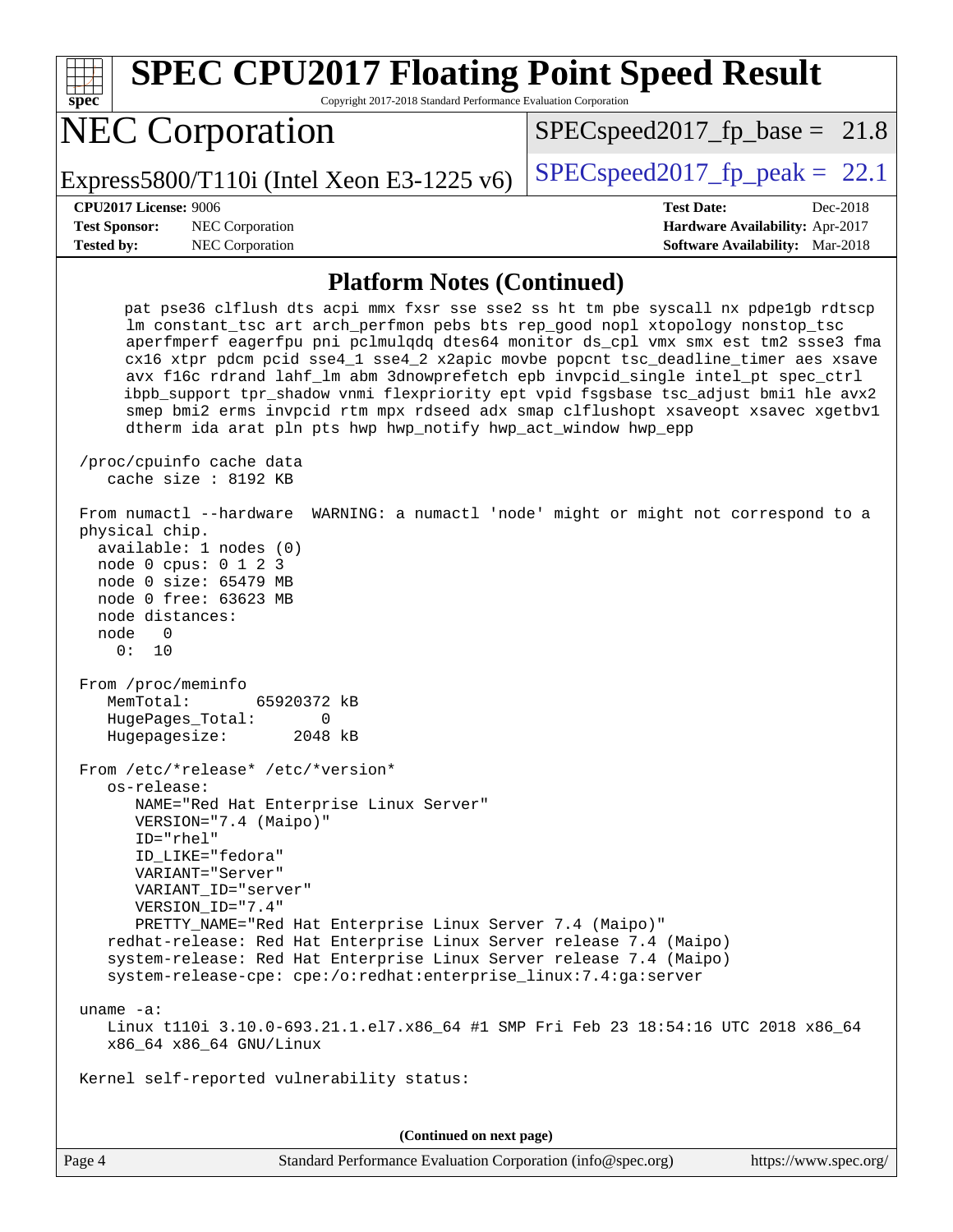| Q. | п | æ | U |  |
|----|---|---|---|--|

Copyright 2017-2018 Standard Performance Evaluation Corporation

# NEC Corporation

 $SPECspeed2017_fp\_base = 21.8$ 

Express5800/T110i (Intel Xeon E3-1225 v6)  $\left|$  [SPECspeed2017\\_fp\\_peak =](http://www.spec.org/auto/cpu2017/Docs/result-fields.html#SPECspeed2017fppeak) 22.1

**[Test Sponsor:](http://www.spec.org/auto/cpu2017/Docs/result-fields.html#TestSponsor)** NEC Corporation **[Hardware Availability:](http://www.spec.org/auto/cpu2017/Docs/result-fields.html#HardwareAvailability)** Apr-2017 **[Tested by:](http://www.spec.org/auto/cpu2017/Docs/result-fields.html#Testedby)** NEC Corporation **[Software Availability:](http://www.spec.org/auto/cpu2017/Docs/result-fields.html#SoftwareAvailability)** Mar-2018

**[CPU2017 License:](http://www.spec.org/auto/cpu2017/Docs/result-fields.html#CPU2017License)** 9006 **[Test Date:](http://www.spec.org/auto/cpu2017/Docs/result-fields.html#TestDate)** Dec-2018

### **[Platform Notes \(Continued\)](http://www.spec.org/auto/cpu2017/Docs/result-fields.html#PlatformNotes)**

 CVE-2017-5754 (Meltdown): Mitigation: PTI CVE-2017-5753 (Spectre variant 1): Mitigation: Load fences CVE-2017-5715 (Spectre variant 2): Mitigation: IBRS (kernel)

run-level 3 Dec 1 05:46

 SPEC is set to: /home/cpu2017 Filesystem Type Size Used Avail Use% Mounted on /dev/sda3 ext4 909G 125G 738G 15% /

 Additional information from dmidecode follows. WARNING: Use caution when you interpret this section. The 'dmidecode' program reads system data which is "intended to allow hardware to be accurately determined", but the intent may not be met, as there are frequent changes to hardware, firmware, and the "DMTF SMBIOS" standard. BIOS American Megatrends Inc. 5.0.4008 06/07/2018 Memory:

4x Micron 18ASF2G72AZ-2G3B1 16 GB 2 rank 2400

(End of data from sysinfo program)

### **[Compiler Version Notes](http://www.spec.org/auto/cpu2017/Docs/result-fields.html#CompilerVersionNotes)**

| CC 619.1bm_s(base) 638.imagick_s(base, peak) 644.nab_s(base, peak)                                                                                                                                                                                                                                                                                                                                                                                             |  |  |  |  |  |  |
|----------------------------------------------------------------------------------------------------------------------------------------------------------------------------------------------------------------------------------------------------------------------------------------------------------------------------------------------------------------------------------------------------------------------------------------------------------------|--|--|--|--|--|--|
| icc (ICC) 18.0.2 20180210<br>Copyright (C) 1985-2018 Intel Corporation. All rights reserved.                                                                                                                                                                                                                                                                                                                                                                   |  |  |  |  |  |  |
| $CC$ $619.1bm_s(peak)$                                                                                                                                                                                                                                                                                                                                                                                                                                         |  |  |  |  |  |  |
| icc (ICC) 18.0.2 20180210<br>Copyright (C) 1985-2018 Intel Corporation. All rights reserved.                                                                                                                                                                                                                                                                                                                                                                   |  |  |  |  |  |  |
| FC 607.cactuBSSN s(base, peak)                                                                                                                                                                                                                                                                                                                                                                                                                                 |  |  |  |  |  |  |
| icpc (ICC) 18.0.2 20180210<br>Copyright (C) 1985-2018 Intel Corporation. All rights reserved.<br>icc (ICC) 18.0.2 20180210                                                                                                                                                                                                                                                                                                                                     |  |  |  |  |  |  |
| Copyright (C) 1985-2018 Intel Corporation. All rights reserved.<br>ifort (IFORT) 18.0.2 20180210                                                                                                                                                                                                                                                                                                                                                               |  |  |  |  |  |  |
| Copyright (C) 1985-2018 Intel Corporation. All rights reserved.                                                                                                                                                                                                                                                                                                                                                                                                |  |  |  |  |  |  |
| (Continued on next page)<br>$\mathbf{r}$ $\mathbf{r}$<br>$\alpha$ , $\mathbf{1}$ , $\mathbf{1}$ , $\mathbf{P}$ , $\mathbf{1}$ , $\alpha$ , $\alpha$ , $\alpha$ , $\alpha$ , $\alpha$ , $\alpha$ , $\alpha$ , $\alpha$ , $\alpha$ , $\alpha$ , $\alpha$ , $\alpha$ , $\alpha$ , $\alpha$ , $\alpha$ , $\alpha$ , $\alpha$ , $\alpha$ , $\alpha$ , $\alpha$ , $\alpha$ , $\alpha$ , $\alpha$ , $\alpha$ , $\alpha$ , $\alpha$ , $\alpha$ , $\alpha$ , $\alpha$ , |  |  |  |  |  |  |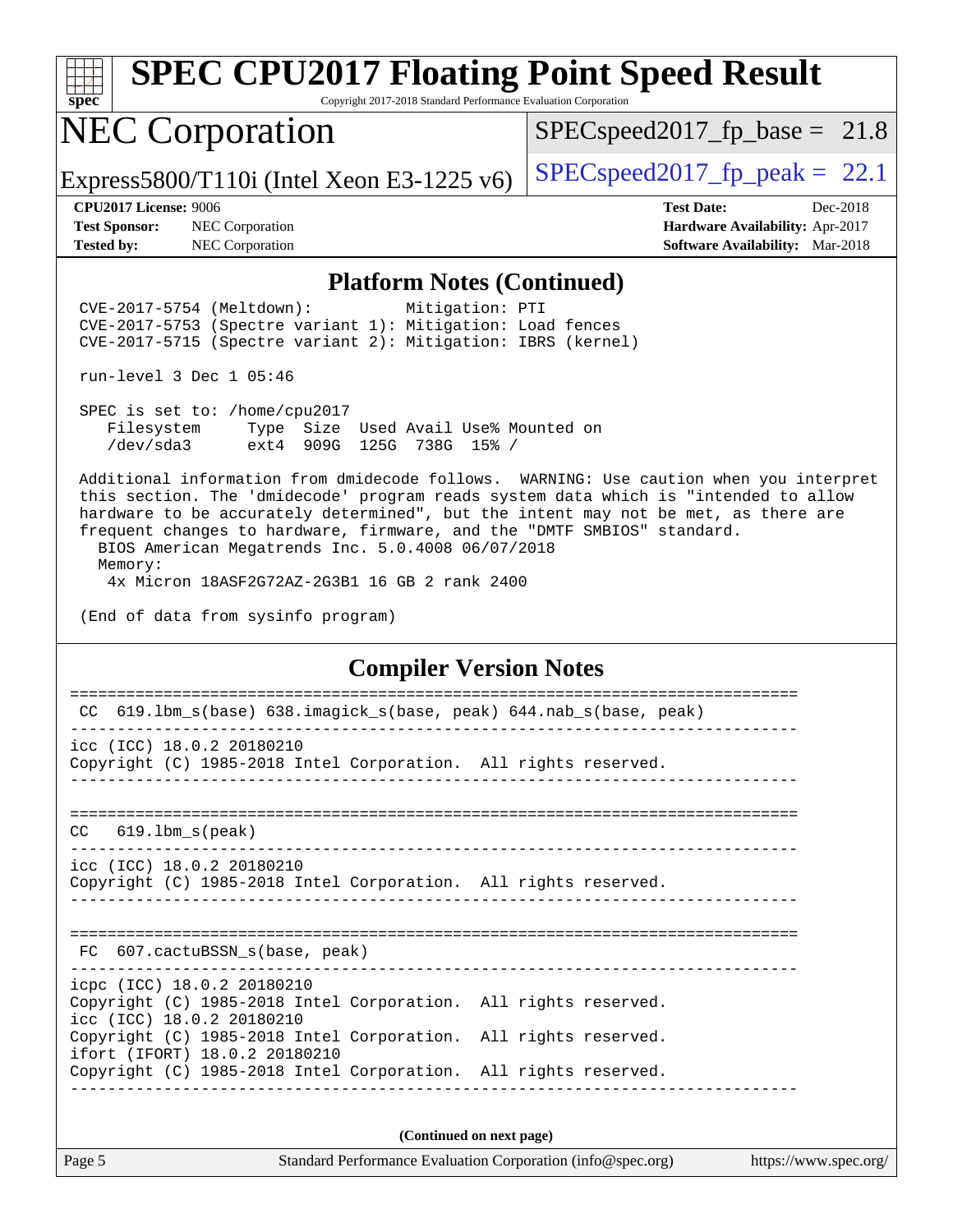| <b>SPEC CPU2017 Floating Point Speed Result</b><br>$spec^*$                                                                   | Copyright 2017-2018 Standard Performance Evaluation Corporation |                                                                                                     |  |
|-------------------------------------------------------------------------------------------------------------------------------|-----------------------------------------------------------------|-----------------------------------------------------------------------------------------------------|--|
| <b>NEC Corporation</b>                                                                                                        |                                                                 | $SPEC speed2017_f p\_base = 21.8$                                                                   |  |
| Express5800/T110i (Intel Xeon E3-1225 $v6$ )                                                                                  |                                                                 | $SPEC speed2017_fp\_peak = 22.1$                                                                    |  |
| CPU2017 License: 9006<br><b>Test Sponsor:</b><br>NEC Corporation<br>NEC Corporation<br><b>Tested by:</b>                      |                                                                 | <b>Test Date:</b><br>Dec-2018<br>Hardware Availability: Apr-2017<br>Software Availability: Mar-2018 |  |
|                                                                                                                               | <b>Compiler Version Notes (Continued)</b>                       |                                                                                                     |  |
|                                                                                                                               |                                                                 |                                                                                                     |  |
| FC 603.bwaves_s(base) 649.fotonik3d_s(base) 654.roms_s(base, peak)                                                            |                                                                 |                                                                                                     |  |
| ifort (IFORT) 18.0.2 20180210<br>Copyright (C) 1985-2018 Intel Corporation. All rights reserved.                              |                                                                 |                                                                                                     |  |
|                                                                                                                               |                                                                 |                                                                                                     |  |
| 603.bwaves_s(peak) 649.fotonik3d_s(peak)<br>FC.                                                                               |                                                                 |                                                                                                     |  |
| ifort (IFORT) 18.0.2 20180210<br>Copyright (C) 1985-2018 Intel Corporation. All rights reserved.                              |                                                                 |                                                                                                     |  |
| $621.wrf_s(base)$ $627.cam4_s(base, peak)$ $628.pop2_s(base)$<br>CC.                                                          |                                                                 |                                                                                                     |  |
| ifort (IFORT) 18.0.2 20180210<br>Copyright (C) 1985-2018 Intel Corporation. All rights reserved.<br>icc (ICC) 18.0.2 20180210 |                                                                 |                                                                                                     |  |
| Copyright (C) 1985-2018 Intel Corporation. All rights reserved.                                                               |                                                                 |                                                                                                     |  |
| CC 621.wrf_s(peak) 628.pop2_s(peak)                                                                                           |                                                                 |                                                                                                     |  |
| ifort (IFORT) 18.0.2 20180210<br>Copyright (C) 1985-2018 Intel Corporation. All rights reserved.<br>icc (ICC) 18.0.2 20180210 |                                                                 |                                                                                                     |  |
| Copyright (C) 1985-2018 Intel Corporation. All rights reserved.                                                               |                                                                 |                                                                                                     |  |
|                                                                                                                               |                                                                 |                                                                                                     |  |

### **[Base Compiler Invocation](http://www.spec.org/auto/cpu2017/Docs/result-fields.html#BaseCompilerInvocation)**

[C benchmarks](http://www.spec.org/auto/cpu2017/Docs/result-fields.html#Cbenchmarks): [icc -m64 -std=c11](http://www.spec.org/cpu2017/results/res2018q4/cpu2017-20181210-10030.flags.html#user_CCbase_intel_icc_64bit_c11_33ee0cdaae7deeeab2a9725423ba97205ce30f63b9926c2519791662299b76a0318f32ddfffdc46587804de3178b4f9328c46fa7c2b0cd779d7a61945c91cd35) [Fortran benchmarks](http://www.spec.org/auto/cpu2017/Docs/result-fields.html#Fortranbenchmarks): [ifort -m64](http://www.spec.org/cpu2017/results/res2018q4/cpu2017-20181210-10030.flags.html#user_FCbase_intel_ifort_64bit_24f2bb282fbaeffd6157abe4f878425411749daecae9a33200eee2bee2fe76f3b89351d69a8130dd5949958ce389cf37ff59a95e7a40d588e8d3a57e0c3fd751) [Benchmarks using both Fortran and C](http://www.spec.org/auto/cpu2017/Docs/result-fields.html#BenchmarksusingbothFortranandC): [ifort -m64](http://www.spec.org/cpu2017/results/res2018q4/cpu2017-20181210-10030.flags.html#user_CC_FCbase_intel_ifort_64bit_24f2bb282fbaeffd6157abe4f878425411749daecae9a33200eee2bee2fe76f3b89351d69a8130dd5949958ce389cf37ff59a95e7a40d588e8d3a57e0c3fd751) [icc -m64 -std=c11](http://www.spec.org/cpu2017/results/res2018q4/cpu2017-20181210-10030.flags.html#user_CC_FCbase_intel_icc_64bit_c11_33ee0cdaae7deeeab2a9725423ba97205ce30f63b9926c2519791662299b76a0318f32ddfffdc46587804de3178b4f9328c46fa7c2b0cd779d7a61945c91cd35) [Benchmarks using Fortran, C, and C++:](http://www.spec.org/auto/cpu2017/Docs/result-fields.html#BenchmarksusingFortranCandCXX) [icpc -m64](http://www.spec.org/cpu2017/results/res2018q4/cpu2017-20181210-10030.flags.html#user_CC_CXX_FCbase_intel_icpc_64bit_4ecb2543ae3f1412ef961e0650ca070fec7b7afdcd6ed48761b84423119d1bf6bdf5cad15b44d48e7256388bc77273b966e5eb805aefd121eb22e9299b2ec9d9) [icc -m64 -std=c11](http://www.spec.org/cpu2017/results/res2018q4/cpu2017-20181210-10030.flags.html#user_CC_CXX_FCbase_intel_icc_64bit_c11_33ee0cdaae7deeeab2a9725423ba97205ce30f63b9926c2519791662299b76a0318f32ddfffdc46587804de3178b4f9328c46fa7c2b0cd779d7a61945c91cd35) [ifort -m64](http://www.spec.org/cpu2017/results/res2018q4/cpu2017-20181210-10030.flags.html#user_CC_CXX_FCbase_intel_ifort_64bit_24f2bb282fbaeffd6157abe4f878425411749daecae9a33200eee2bee2fe76f3b89351d69a8130dd5949958ce389cf37ff59a95e7a40d588e8d3a57e0c3fd751)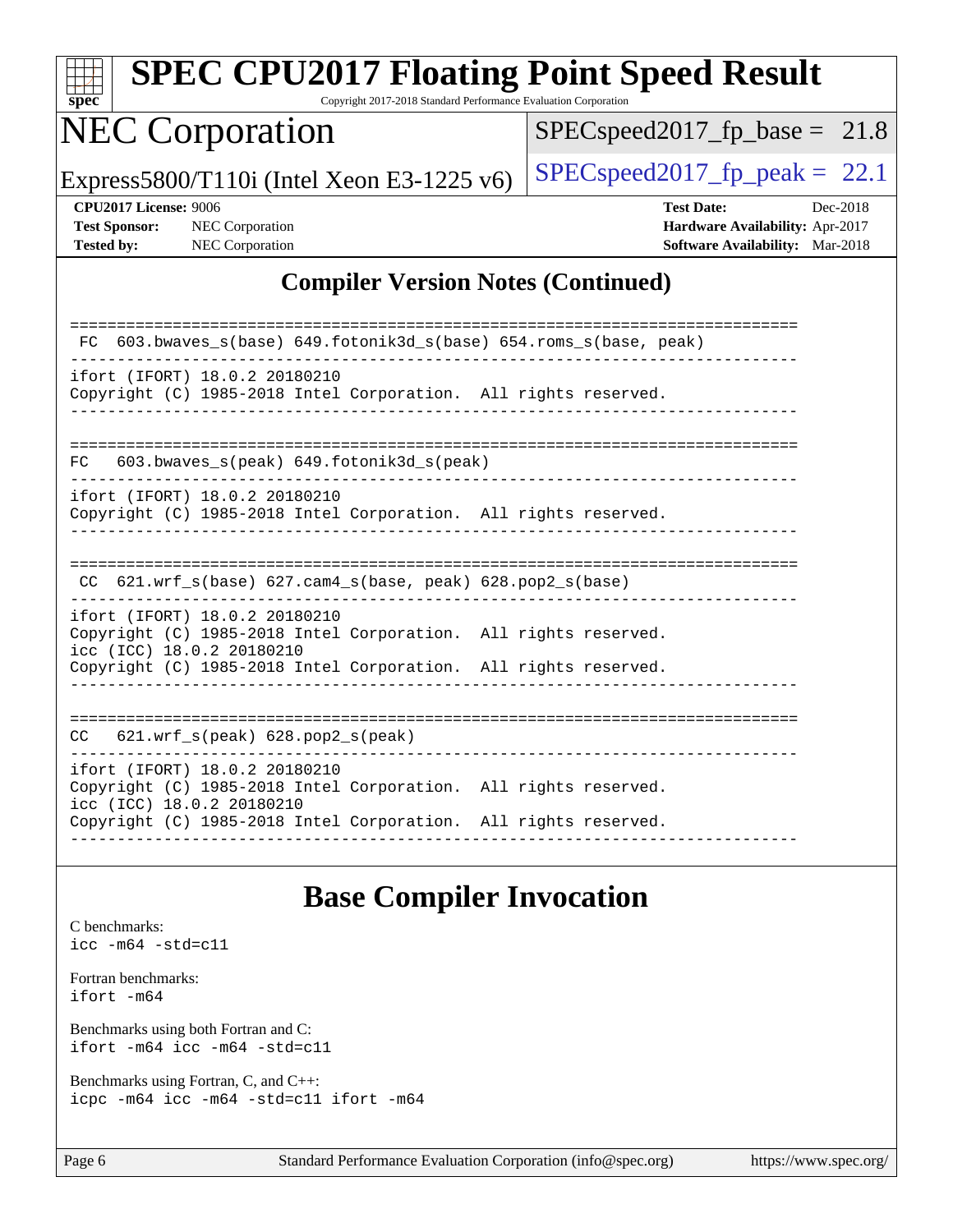

Copyright 2017-2018 Standard Performance Evaluation Corporation

## NEC Corporation

 $SPECspeed2017<sub>fp</sub> base = 21.8$ 

Express5800/T110i (Intel Xeon E3-1225 v6) [SPECspeed2017\\_fp\\_peak =](http://www.spec.org/auto/cpu2017/Docs/result-fields.html#SPECspeed2017fppeak) 22.1

**[Test Sponsor:](http://www.spec.org/auto/cpu2017/Docs/result-fields.html#TestSponsor)** NEC Corporation **[Hardware Availability:](http://www.spec.org/auto/cpu2017/Docs/result-fields.html#HardwareAvailability)** Apr-2017 **[Tested by:](http://www.spec.org/auto/cpu2017/Docs/result-fields.html#Testedby)** NEC Corporation **[Software Availability:](http://www.spec.org/auto/cpu2017/Docs/result-fields.html#SoftwareAvailability)** Mar-2018

**[CPU2017 License:](http://www.spec.org/auto/cpu2017/Docs/result-fields.html#CPU2017License)** 9006 **[Test Date:](http://www.spec.org/auto/cpu2017/Docs/result-fields.html#TestDate)** Dec-2018

### **[Base Portability Flags](http://www.spec.org/auto/cpu2017/Docs/result-fields.html#BasePortabilityFlags)**

 603.bwaves\_s: [-DSPEC\\_LP64](http://www.spec.org/cpu2017/results/res2018q4/cpu2017-20181210-10030.flags.html#suite_basePORTABILITY603_bwaves_s_DSPEC_LP64) 607.cactuBSSN\_s: [-DSPEC\\_LP64](http://www.spec.org/cpu2017/results/res2018q4/cpu2017-20181210-10030.flags.html#suite_basePORTABILITY607_cactuBSSN_s_DSPEC_LP64) 619.lbm\_s: [-DSPEC\\_LP64](http://www.spec.org/cpu2017/results/res2018q4/cpu2017-20181210-10030.flags.html#suite_basePORTABILITY619_lbm_s_DSPEC_LP64) 621.wrf\_s: [-DSPEC\\_LP64](http://www.spec.org/cpu2017/results/res2018q4/cpu2017-20181210-10030.flags.html#suite_basePORTABILITY621_wrf_s_DSPEC_LP64) [-DSPEC\\_CASE\\_FLAG](http://www.spec.org/cpu2017/results/res2018q4/cpu2017-20181210-10030.flags.html#b621.wrf_s_baseCPORTABILITY_DSPEC_CASE_FLAG) [-convert big\\_endian](http://www.spec.org/cpu2017/results/res2018q4/cpu2017-20181210-10030.flags.html#user_baseFPORTABILITY621_wrf_s_convert_big_endian_c3194028bc08c63ac5d04de18c48ce6d347e4e562e8892b8bdbdc0214820426deb8554edfa529a3fb25a586e65a3d812c835984020483e7e73212c4d31a38223) 627.cam4\_s: [-DSPEC\\_LP64](http://www.spec.org/cpu2017/results/res2018q4/cpu2017-20181210-10030.flags.html#suite_basePORTABILITY627_cam4_s_DSPEC_LP64) [-DSPEC\\_CASE\\_FLAG](http://www.spec.org/cpu2017/results/res2018q4/cpu2017-20181210-10030.flags.html#b627.cam4_s_baseCPORTABILITY_DSPEC_CASE_FLAG) 628.pop2\_s: [-DSPEC\\_LP64](http://www.spec.org/cpu2017/results/res2018q4/cpu2017-20181210-10030.flags.html#suite_basePORTABILITY628_pop2_s_DSPEC_LP64) [-DSPEC\\_CASE\\_FLAG](http://www.spec.org/cpu2017/results/res2018q4/cpu2017-20181210-10030.flags.html#b628.pop2_s_baseCPORTABILITY_DSPEC_CASE_FLAG) [-convert big\\_endian](http://www.spec.org/cpu2017/results/res2018q4/cpu2017-20181210-10030.flags.html#user_baseFPORTABILITY628_pop2_s_convert_big_endian_c3194028bc08c63ac5d04de18c48ce6d347e4e562e8892b8bdbdc0214820426deb8554edfa529a3fb25a586e65a3d812c835984020483e7e73212c4d31a38223) [-assume byterecl](http://www.spec.org/cpu2017/results/res2018q4/cpu2017-20181210-10030.flags.html#user_baseFPORTABILITY628_pop2_s_assume_byterecl_7e47d18b9513cf18525430bbf0f2177aa9bf368bc7a059c09b2c06a34b53bd3447c950d3f8d6c70e3faf3a05c8557d66a5798b567902e8849adc142926523472) 638.imagick\_s: [-DSPEC\\_LP64](http://www.spec.org/cpu2017/results/res2018q4/cpu2017-20181210-10030.flags.html#suite_basePORTABILITY638_imagick_s_DSPEC_LP64) 644.nab\_s: [-DSPEC\\_LP64](http://www.spec.org/cpu2017/results/res2018q4/cpu2017-20181210-10030.flags.html#suite_basePORTABILITY644_nab_s_DSPEC_LP64) 649.fotonik3d\_s: [-DSPEC\\_LP64](http://www.spec.org/cpu2017/results/res2018q4/cpu2017-20181210-10030.flags.html#suite_basePORTABILITY649_fotonik3d_s_DSPEC_LP64) 654.roms\_s: [-DSPEC\\_LP64](http://www.spec.org/cpu2017/results/res2018q4/cpu2017-20181210-10030.flags.html#suite_basePORTABILITY654_roms_s_DSPEC_LP64)

### **[Base Optimization Flags](http://www.spec.org/auto/cpu2017/Docs/result-fields.html#BaseOptimizationFlags)**

#### [C benchmarks](http://www.spec.org/auto/cpu2017/Docs/result-fields.html#Cbenchmarks):

[-Wl,-z,muldefs](http://www.spec.org/cpu2017/results/res2018q4/cpu2017-20181210-10030.flags.html#user_CCbase_link_force_multiple1_b4cbdb97b34bdee9ceefcfe54f4c8ea74255f0b02a4b23e853cdb0e18eb4525ac79b5a88067c842dd0ee6996c24547a27a4b99331201badda8798ef8a743f577) [-xCORE-AVX2](http://www.spec.org/cpu2017/results/res2018q4/cpu2017-20181210-10030.flags.html#user_CCbase_f-xCORE-AVX2) [-ipo](http://www.spec.org/cpu2017/results/res2018q4/cpu2017-20181210-10030.flags.html#user_CCbase_f-ipo) [-O3](http://www.spec.org/cpu2017/results/res2018q4/cpu2017-20181210-10030.flags.html#user_CCbase_f-O3) [-no-prec-div](http://www.spec.org/cpu2017/results/res2018q4/cpu2017-20181210-10030.flags.html#user_CCbase_f-no-prec-div) [-qopt-prefetch](http://www.spec.org/cpu2017/results/res2018q4/cpu2017-20181210-10030.flags.html#user_CCbase_f-qopt-prefetch) [-ffinite-math-only](http://www.spec.org/cpu2017/results/res2018q4/cpu2017-20181210-10030.flags.html#user_CCbase_f_finite_math_only_cb91587bd2077682c4b38af759c288ed7c732db004271a9512da14a4f8007909a5f1427ecbf1a0fb78ff2a814402c6114ac565ca162485bbcae155b5e4258871) [-qopt-mem-layout-trans=3](http://www.spec.org/cpu2017/results/res2018q4/cpu2017-20181210-10030.flags.html#user_CCbase_f-qopt-mem-layout-trans_de80db37974c74b1f0e20d883f0b675c88c3b01e9d123adea9b28688d64333345fb62bc4a798493513fdb68f60282f9a726aa07f478b2f7113531aecce732043) [-qopenmp](http://www.spec.org/cpu2017/results/res2018q4/cpu2017-20181210-10030.flags.html#user_CCbase_qopenmp_16be0c44f24f464004c6784a7acb94aca937f053568ce72f94b139a11c7c168634a55f6653758ddd83bcf7b8463e8028bb0b48b77bcddc6b78d5d95bb1df2967) [-DSPEC\\_OPENMP](http://www.spec.org/cpu2017/results/res2018q4/cpu2017-20181210-10030.flags.html#suite_CCbase_DSPEC_OPENMP) [-L/usr/local/je5.0.1-64/lib](http://www.spec.org/cpu2017/results/res2018q4/cpu2017-20181210-10030.flags.html#user_CCbase_jemalloc_link_path64_4b10a636b7bce113509b17f3bd0d6226c5fb2346b9178c2d0232c14f04ab830f976640479e5c33dc2bcbbdad86ecfb6634cbbd4418746f06f368b512fced5394) [-ljemalloc](http://www.spec.org/cpu2017/results/res2018q4/cpu2017-20181210-10030.flags.html#user_CCbase_jemalloc_link_lib_d1249b907c500fa1c0672f44f562e3d0f79738ae9e3c4a9c376d49f265a04b9c99b167ecedbf6711b3085be911c67ff61f150a17b3472be731631ba4d0471706)

#### [Fortran benchmarks](http://www.spec.org/auto/cpu2017/Docs/result-fields.html#Fortranbenchmarks):

[-Wl,-z,muldefs](http://www.spec.org/cpu2017/results/res2018q4/cpu2017-20181210-10030.flags.html#user_FCbase_link_force_multiple1_b4cbdb97b34bdee9ceefcfe54f4c8ea74255f0b02a4b23e853cdb0e18eb4525ac79b5a88067c842dd0ee6996c24547a27a4b99331201badda8798ef8a743f577) [-DSPEC\\_OPENMP](http://www.spec.org/cpu2017/results/res2018q4/cpu2017-20181210-10030.flags.html#suite_FCbase_DSPEC_OPENMP) [-xCORE-AVX2](http://www.spec.org/cpu2017/results/res2018q4/cpu2017-20181210-10030.flags.html#user_FCbase_f-xCORE-AVX2) [-ipo](http://www.spec.org/cpu2017/results/res2018q4/cpu2017-20181210-10030.flags.html#user_FCbase_f-ipo) [-O3](http://www.spec.org/cpu2017/results/res2018q4/cpu2017-20181210-10030.flags.html#user_FCbase_f-O3) [-no-prec-div](http://www.spec.org/cpu2017/results/res2018q4/cpu2017-20181210-10030.flags.html#user_FCbase_f-no-prec-div) [-qopt-prefetch](http://www.spec.org/cpu2017/results/res2018q4/cpu2017-20181210-10030.flags.html#user_FCbase_f-qopt-prefetch) [-ffinite-math-only](http://www.spec.org/cpu2017/results/res2018q4/cpu2017-20181210-10030.flags.html#user_FCbase_f_finite_math_only_cb91587bd2077682c4b38af759c288ed7c732db004271a9512da14a4f8007909a5f1427ecbf1a0fb78ff2a814402c6114ac565ca162485bbcae155b5e4258871) [-qopt-mem-layout-trans=3](http://www.spec.org/cpu2017/results/res2018q4/cpu2017-20181210-10030.flags.html#user_FCbase_f-qopt-mem-layout-trans_de80db37974c74b1f0e20d883f0b675c88c3b01e9d123adea9b28688d64333345fb62bc4a798493513fdb68f60282f9a726aa07f478b2f7113531aecce732043) [-qopenmp](http://www.spec.org/cpu2017/results/res2018q4/cpu2017-20181210-10030.flags.html#user_FCbase_qopenmp_16be0c44f24f464004c6784a7acb94aca937f053568ce72f94b139a11c7c168634a55f6653758ddd83bcf7b8463e8028bb0b48b77bcddc6b78d5d95bb1df2967) [-nostandard-realloc-lhs](http://www.spec.org/cpu2017/results/res2018q4/cpu2017-20181210-10030.flags.html#user_FCbase_f_2003_std_realloc_82b4557e90729c0f113870c07e44d33d6f5a304b4f63d4c15d2d0f1fab99f5daaed73bdb9275d9ae411527f28b936061aa8b9c8f2d63842963b95c9dd6426b8a) [-L/usr/local/je5.0.1-64/lib](http://www.spec.org/cpu2017/results/res2018q4/cpu2017-20181210-10030.flags.html#user_FCbase_jemalloc_link_path64_4b10a636b7bce113509b17f3bd0d6226c5fb2346b9178c2d0232c14f04ab830f976640479e5c33dc2bcbbdad86ecfb6634cbbd4418746f06f368b512fced5394) [-ljemalloc](http://www.spec.org/cpu2017/results/res2018q4/cpu2017-20181210-10030.flags.html#user_FCbase_jemalloc_link_lib_d1249b907c500fa1c0672f44f562e3d0f79738ae9e3c4a9c376d49f265a04b9c99b167ecedbf6711b3085be911c67ff61f150a17b3472be731631ba4d0471706)

#### [Benchmarks using both Fortran and C](http://www.spec.org/auto/cpu2017/Docs/result-fields.html#BenchmarksusingbothFortranandC):

[-Wl,-z,muldefs](http://www.spec.org/cpu2017/results/res2018q4/cpu2017-20181210-10030.flags.html#user_CC_FCbase_link_force_multiple1_b4cbdb97b34bdee9ceefcfe54f4c8ea74255f0b02a4b23e853cdb0e18eb4525ac79b5a88067c842dd0ee6996c24547a27a4b99331201badda8798ef8a743f577) [-xCORE-AVX2](http://www.spec.org/cpu2017/results/res2018q4/cpu2017-20181210-10030.flags.html#user_CC_FCbase_f-xCORE-AVX2) [-ipo](http://www.spec.org/cpu2017/results/res2018q4/cpu2017-20181210-10030.flags.html#user_CC_FCbase_f-ipo) [-O3](http://www.spec.org/cpu2017/results/res2018q4/cpu2017-20181210-10030.flags.html#user_CC_FCbase_f-O3) [-no-prec-div](http://www.spec.org/cpu2017/results/res2018q4/cpu2017-20181210-10030.flags.html#user_CC_FCbase_f-no-prec-div) [-qopt-prefetch](http://www.spec.org/cpu2017/results/res2018q4/cpu2017-20181210-10030.flags.html#user_CC_FCbase_f-qopt-prefetch) [-ffinite-math-only](http://www.spec.org/cpu2017/results/res2018q4/cpu2017-20181210-10030.flags.html#user_CC_FCbase_f_finite_math_only_cb91587bd2077682c4b38af759c288ed7c732db004271a9512da14a4f8007909a5f1427ecbf1a0fb78ff2a814402c6114ac565ca162485bbcae155b5e4258871) [-qopt-mem-layout-trans=3](http://www.spec.org/cpu2017/results/res2018q4/cpu2017-20181210-10030.flags.html#user_CC_FCbase_f-qopt-mem-layout-trans_de80db37974c74b1f0e20d883f0b675c88c3b01e9d123adea9b28688d64333345fb62bc4a798493513fdb68f60282f9a726aa07f478b2f7113531aecce732043) [-qopenmp](http://www.spec.org/cpu2017/results/res2018q4/cpu2017-20181210-10030.flags.html#user_CC_FCbase_qopenmp_16be0c44f24f464004c6784a7acb94aca937f053568ce72f94b139a11c7c168634a55f6653758ddd83bcf7b8463e8028bb0b48b77bcddc6b78d5d95bb1df2967) [-DSPEC\\_OPENMP](http://www.spec.org/cpu2017/results/res2018q4/cpu2017-20181210-10030.flags.html#suite_CC_FCbase_DSPEC_OPENMP) [-nostandard-realloc-lhs](http://www.spec.org/cpu2017/results/res2018q4/cpu2017-20181210-10030.flags.html#user_CC_FCbase_f_2003_std_realloc_82b4557e90729c0f113870c07e44d33d6f5a304b4f63d4c15d2d0f1fab99f5daaed73bdb9275d9ae411527f28b936061aa8b9c8f2d63842963b95c9dd6426b8a) [-L/usr/local/je5.0.1-64/lib](http://www.spec.org/cpu2017/results/res2018q4/cpu2017-20181210-10030.flags.html#user_CC_FCbase_jemalloc_link_path64_4b10a636b7bce113509b17f3bd0d6226c5fb2346b9178c2d0232c14f04ab830f976640479e5c33dc2bcbbdad86ecfb6634cbbd4418746f06f368b512fced5394) [-ljemalloc](http://www.spec.org/cpu2017/results/res2018q4/cpu2017-20181210-10030.flags.html#user_CC_FCbase_jemalloc_link_lib_d1249b907c500fa1c0672f44f562e3d0f79738ae9e3c4a9c376d49f265a04b9c99b167ecedbf6711b3085be911c67ff61f150a17b3472be731631ba4d0471706)

#### [Benchmarks using Fortran, C, and C++:](http://www.spec.org/auto/cpu2017/Docs/result-fields.html#BenchmarksusingFortranCandCXX)

[-Wl,-z,muldefs](http://www.spec.org/cpu2017/results/res2018q4/cpu2017-20181210-10030.flags.html#user_CC_CXX_FCbase_link_force_multiple1_b4cbdb97b34bdee9ceefcfe54f4c8ea74255f0b02a4b23e853cdb0e18eb4525ac79b5a88067c842dd0ee6996c24547a27a4b99331201badda8798ef8a743f577) [-xCORE-AVX2](http://www.spec.org/cpu2017/results/res2018q4/cpu2017-20181210-10030.flags.html#user_CC_CXX_FCbase_f-xCORE-AVX2) [-ipo](http://www.spec.org/cpu2017/results/res2018q4/cpu2017-20181210-10030.flags.html#user_CC_CXX_FCbase_f-ipo) [-O3](http://www.spec.org/cpu2017/results/res2018q4/cpu2017-20181210-10030.flags.html#user_CC_CXX_FCbase_f-O3) [-no-prec-div](http://www.spec.org/cpu2017/results/res2018q4/cpu2017-20181210-10030.flags.html#user_CC_CXX_FCbase_f-no-prec-div) [-qopt-prefetch](http://www.spec.org/cpu2017/results/res2018q4/cpu2017-20181210-10030.flags.html#user_CC_CXX_FCbase_f-qopt-prefetch) [-ffinite-math-only](http://www.spec.org/cpu2017/results/res2018q4/cpu2017-20181210-10030.flags.html#user_CC_CXX_FCbase_f_finite_math_only_cb91587bd2077682c4b38af759c288ed7c732db004271a9512da14a4f8007909a5f1427ecbf1a0fb78ff2a814402c6114ac565ca162485bbcae155b5e4258871) [-qopt-mem-layout-trans=3](http://www.spec.org/cpu2017/results/res2018q4/cpu2017-20181210-10030.flags.html#user_CC_CXX_FCbase_f-qopt-mem-layout-trans_de80db37974c74b1f0e20d883f0b675c88c3b01e9d123adea9b28688d64333345fb62bc4a798493513fdb68f60282f9a726aa07f478b2f7113531aecce732043) [-qopenmp](http://www.spec.org/cpu2017/results/res2018q4/cpu2017-20181210-10030.flags.html#user_CC_CXX_FCbase_qopenmp_16be0c44f24f464004c6784a7acb94aca937f053568ce72f94b139a11c7c168634a55f6653758ddd83bcf7b8463e8028bb0b48b77bcddc6b78d5d95bb1df2967) [-DSPEC\\_OPENMP](http://www.spec.org/cpu2017/results/res2018q4/cpu2017-20181210-10030.flags.html#suite_CC_CXX_FCbase_DSPEC_OPENMP) [-nostandard-realloc-lhs](http://www.spec.org/cpu2017/results/res2018q4/cpu2017-20181210-10030.flags.html#user_CC_CXX_FCbase_f_2003_std_realloc_82b4557e90729c0f113870c07e44d33d6f5a304b4f63d4c15d2d0f1fab99f5daaed73bdb9275d9ae411527f28b936061aa8b9c8f2d63842963b95c9dd6426b8a) [-L/usr/local/je5.0.1-64/lib](http://www.spec.org/cpu2017/results/res2018q4/cpu2017-20181210-10030.flags.html#user_CC_CXX_FCbase_jemalloc_link_path64_4b10a636b7bce113509b17f3bd0d6226c5fb2346b9178c2d0232c14f04ab830f976640479e5c33dc2bcbbdad86ecfb6634cbbd4418746f06f368b512fced5394) [-ljemalloc](http://www.spec.org/cpu2017/results/res2018q4/cpu2017-20181210-10030.flags.html#user_CC_CXX_FCbase_jemalloc_link_lib_d1249b907c500fa1c0672f44f562e3d0f79738ae9e3c4a9c376d49f265a04b9c99b167ecedbf6711b3085be911c67ff61f150a17b3472be731631ba4d0471706)

### **[Peak Compiler Invocation](http://www.spec.org/auto/cpu2017/Docs/result-fields.html#PeakCompilerInvocation)**

[C benchmarks](http://www.spec.org/auto/cpu2017/Docs/result-fields.html#Cbenchmarks): [icc -m64 -std=c11](http://www.spec.org/cpu2017/results/res2018q4/cpu2017-20181210-10030.flags.html#user_CCpeak_intel_icc_64bit_c11_33ee0cdaae7deeeab2a9725423ba97205ce30f63b9926c2519791662299b76a0318f32ddfffdc46587804de3178b4f9328c46fa7c2b0cd779d7a61945c91cd35)

[Fortran benchmarks](http://www.spec.org/auto/cpu2017/Docs/result-fields.html#Fortranbenchmarks): [ifort -m64](http://www.spec.org/cpu2017/results/res2018q4/cpu2017-20181210-10030.flags.html#user_FCpeak_intel_ifort_64bit_24f2bb282fbaeffd6157abe4f878425411749daecae9a33200eee2bee2fe76f3b89351d69a8130dd5949958ce389cf37ff59a95e7a40d588e8d3a57e0c3fd751)

**(Continued on next page)**

Page 7 Standard Performance Evaluation Corporation [\(info@spec.org\)](mailto:info@spec.org) <https://www.spec.org/>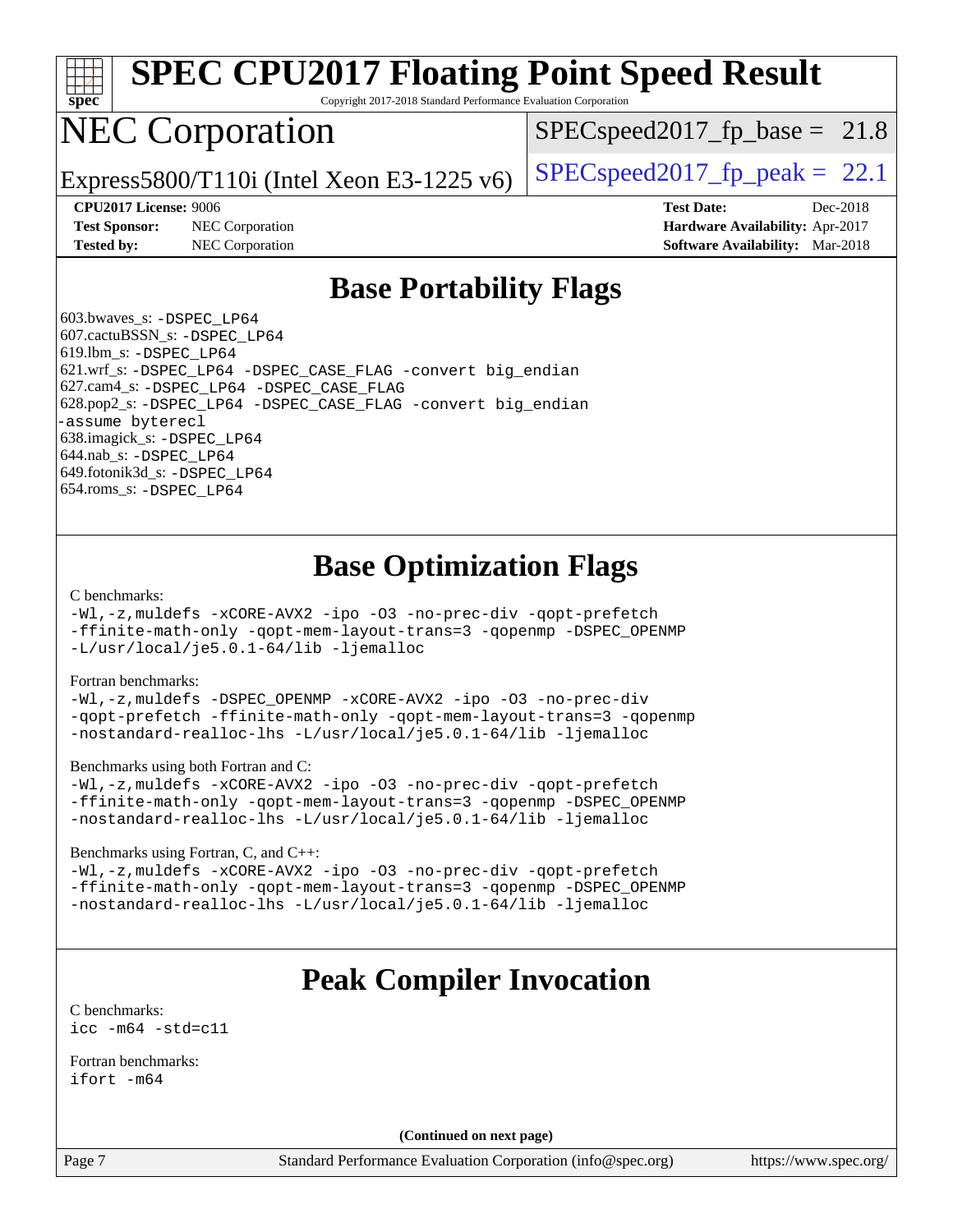

Copyright 2017-2018 Standard Performance Evaluation Corporation

### NEC Corporation

 $SPECspeed2017<sub>fp</sub> base = 21.8$ 

Express5800/T110i (Intel Xeon E3-1225 v6)  $\left|$  [SPECspeed2017\\_fp\\_peak =](http://www.spec.org/auto/cpu2017/Docs/result-fields.html#SPECspeed2017fppeak) 22.1

**[Test Sponsor:](http://www.spec.org/auto/cpu2017/Docs/result-fields.html#TestSponsor)** NEC Corporation **[Hardware Availability:](http://www.spec.org/auto/cpu2017/Docs/result-fields.html#HardwareAvailability)** Apr-2017 **[Tested by:](http://www.spec.org/auto/cpu2017/Docs/result-fields.html#Testedby)** NEC Corporation **[Software Availability:](http://www.spec.org/auto/cpu2017/Docs/result-fields.html#SoftwareAvailability)** Mar-2018

**[CPU2017 License:](http://www.spec.org/auto/cpu2017/Docs/result-fields.html#CPU2017License)** 9006 **[Test Date:](http://www.spec.org/auto/cpu2017/Docs/result-fields.html#TestDate)** Dec-2018

### **[Peak Compiler Invocation \(Continued\)](http://www.spec.org/auto/cpu2017/Docs/result-fields.html#PeakCompilerInvocation)**

[Benchmarks using both Fortran and C](http://www.spec.org/auto/cpu2017/Docs/result-fields.html#BenchmarksusingbothFortranandC): [ifort -m64](http://www.spec.org/cpu2017/results/res2018q4/cpu2017-20181210-10030.flags.html#user_CC_FCpeak_intel_ifort_64bit_24f2bb282fbaeffd6157abe4f878425411749daecae9a33200eee2bee2fe76f3b89351d69a8130dd5949958ce389cf37ff59a95e7a40d588e8d3a57e0c3fd751) [icc -m64 -std=c11](http://www.spec.org/cpu2017/results/res2018q4/cpu2017-20181210-10030.flags.html#user_CC_FCpeak_intel_icc_64bit_c11_33ee0cdaae7deeeab2a9725423ba97205ce30f63b9926c2519791662299b76a0318f32ddfffdc46587804de3178b4f9328c46fa7c2b0cd779d7a61945c91cd35)

[Benchmarks using Fortran, C, and C++:](http://www.spec.org/auto/cpu2017/Docs/result-fields.html#BenchmarksusingFortranCandCXX) [icpc -m64](http://www.spec.org/cpu2017/results/res2018q4/cpu2017-20181210-10030.flags.html#user_CC_CXX_FCpeak_intel_icpc_64bit_4ecb2543ae3f1412ef961e0650ca070fec7b7afdcd6ed48761b84423119d1bf6bdf5cad15b44d48e7256388bc77273b966e5eb805aefd121eb22e9299b2ec9d9) [icc -m64 -std=c11](http://www.spec.org/cpu2017/results/res2018q4/cpu2017-20181210-10030.flags.html#user_CC_CXX_FCpeak_intel_icc_64bit_c11_33ee0cdaae7deeeab2a9725423ba97205ce30f63b9926c2519791662299b76a0318f32ddfffdc46587804de3178b4f9328c46fa7c2b0cd779d7a61945c91cd35) [ifort -m64](http://www.spec.org/cpu2017/results/res2018q4/cpu2017-20181210-10030.flags.html#user_CC_CXX_FCpeak_intel_ifort_64bit_24f2bb282fbaeffd6157abe4f878425411749daecae9a33200eee2bee2fe76f3b89351d69a8130dd5949958ce389cf37ff59a95e7a40d588e8d3a57e0c3fd751)

**[Peak Portability Flags](http://www.spec.org/auto/cpu2017/Docs/result-fields.html#PeakPortabilityFlags)**

Same as Base Portability Flags

### **[Peak Optimization Flags](http://www.spec.org/auto/cpu2017/Docs/result-fields.html#PeakOptimizationFlags)**

[C benchmarks](http://www.spec.org/auto/cpu2017/Docs/result-fields.html#Cbenchmarks):

619.lbm\_s: basepeak = yes

638.imagick\_s: basepeak = yes

 $644.nab$ <sub>s</sub>: basepeak = yes

[Fortran benchmarks](http://www.spec.org/auto/cpu2017/Docs/result-fields.html#Fortranbenchmarks):

 603.bwaves\_s: [-prof-gen](http://www.spec.org/cpu2017/results/res2018q4/cpu2017-20181210-10030.flags.html#user_peakPASS1_FFLAGSPASS1_LDFLAGS603_bwaves_s_prof_gen_5aa4926d6013ddb2a31985c654b3eb18169fc0c6952a63635c234f711e6e63dd76e94ad52365559451ec499a2cdb89e4dc58ba4c67ef54ca681ffbe1461d6b36)(pass 1) [-prof-use](http://www.spec.org/cpu2017/results/res2018q4/cpu2017-20181210-10030.flags.html#user_peakPASS2_FFLAGSPASS2_LDFLAGS603_bwaves_s_prof_use_1a21ceae95f36a2b53c25747139a6c16ca95bd9def2a207b4f0849963b97e94f5260e30a0c64f4bb623698870e679ca08317ef8150905d41bd88c6f78df73f19)(pass 2) [-DSPEC\\_SUPPRESS\\_OPENMP](http://www.spec.org/cpu2017/results/res2018q4/cpu2017-20181210-10030.flags.html#suite_peakPASS1_FOPTIMIZE603_bwaves_s_DSPEC_SUPPRESS_OPENMP) [-DSPEC\\_OPENMP](http://www.spec.org/cpu2017/results/res2018q4/cpu2017-20181210-10030.flags.html#suite_peakPASS2_FOPTIMIZE603_bwaves_s_DSPEC_OPENMP) [-O2](http://www.spec.org/cpu2017/results/res2018q4/cpu2017-20181210-10030.flags.html#user_peakPASS1_FOPTIMIZE603_bwaves_s_f-O2) [-xCORE-AVX2](http://www.spec.org/cpu2017/results/res2018q4/cpu2017-20181210-10030.flags.html#user_peakPASS2_FOPTIMIZE603_bwaves_s_f-xCORE-AVX2) [-qopt-prefetch](http://www.spec.org/cpu2017/results/res2018q4/cpu2017-20181210-10030.flags.html#user_peakPASS1_FOPTIMIZEPASS2_FOPTIMIZE603_bwaves_s_f-qopt-prefetch) [-ipo](http://www.spec.org/cpu2017/results/res2018q4/cpu2017-20181210-10030.flags.html#user_peakPASS2_FOPTIMIZE603_bwaves_s_f-ipo) [-O3](http://www.spec.org/cpu2017/results/res2018q4/cpu2017-20181210-10030.flags.html#user_peakPASS2_FOPTIMIZE603_bwaves_s_f-O3) [-ffinite-math-only](http://www.spec.org/cpu2017/results/res2018q4/cpu2017-20181210-10030.flags.html#user_peakPASS1_FOPTIMIZEPASS2_FOPTIMIZE603_bwaves_s_f_finite_math_only_cb91587bd2077682c4b38af759c288ed7c732db004271a9512da14a4f8007909a5f1427ecbf1a0fb78ff2a814402c6114ac565ca162485bbcae155b5e4258871) [-no-prec-div](http://www.spec.org/cpu2017/results/res2018q4/cpu2017-20181210-10030.flags.html#user_peakPASS2_FOPTIMIZE603_bwaves_s_f-no-prec-div) [-qopt-mem-layout-trans=3](http://www.spec.org/cpu2017/results/res2018q4/cpu2017-20181210-10030.flags.html#user_peakPASS1_FOPTIMIZEPASS2_FOPTIMIZE603_bwaves_s_f-qopt-mem-layout-trans_de80db37974c74b1f0e20d883f0b675c88c3b01e9d123adea9b28688d64333345fb62bc4a798493513fdb68f60282f9a726aa07f478b2f7113531aecce732043) [-qopenmp](http://www.spec.org/cpu2017/results/res2018q4/cpu2017-20181210-10030.flags.html#user_peakPASS2_FOPTIMIZE603_bwaves_s_qopenmp_16be0c44f24f464004c6784a7acb94aca937f053568ce72f94b139a11c7c168634a55f6653758ddd83bcf7b8463e8028bb0b48b77bcddc6b78d5d95bb1df2967) [-nostandard-realloc-lhs](http://www.spec.org/cpu2017/results/res2018q4/cpu2017-20181210-10030.flags.html#user_peakEXTRA_FOPTIMIZE603_bwaves_s_f_2003_std_realloc_82b4557e90729c0f113870c07e44d33d6f5a304b4f63d4c15d2d0f1fab99f5daaed73bdb9275d9ae411527f28b936061aa8b9c8f2d63842963b95c9dd6426b8a)

649.fotonik3d\_s: Same as 603.bwaves\_s

 654.roms\_s: [-DSPEC\\_OPENMP](http://www.spec.org/cpu2017/results/res2018q4/cpu2017-20181210-10030.flags.html#suite_peakFOPTIMIZE654_roms_s_DSPEC_OPENMP) [-xCORE-AVX2](http://www.spec.org/cpu2017/results/res2018q4/cpu2017-20181210-10030.flags.html#user_peakFOPTIMIZE654_roms_s_f-xCORE-AVX2) [-ipo](http://www.spec.org/cpu2017/results/res2018q4/cpu2017-20181210-10030.flags.html#user_peakFOPTIMIZE654_roms_s_f-ipo) [-O3](http://www.spec.org/cpu2017/results/res2018q4/cpu2017-20181210-10030.flags.html#user_peakFOPTIMIZE654_roms_s_f-O3) [-no-prec-div](http://www.spec.org/cpu2017/results/res2018q4/cpu2017-20181210-10030.flags.html#user_peakFOPTIMIZE654_roms_s_f-no-prec-div) [-qopt-prefetch](http://www.spec.org/cpu2017/results/res2018q4/cpu2017-20181210-10030.flags.html#user_peakFOPTIMIZE654_roms_s_f-qopt-prefetch) [-ffinite-math-only](http://www.spec.org/cpu2017/results/res2018q4/cpu2017-20181210-10030.flags.html#user_peakFOPTIMIZE654_roms_s_f_finite_math_only_cb91587bd2077682c4b38af759c288ed7c732db004271a9512da14a4f8007909a5f1427ecbf1a0fb78ff2a814402c6114ac565ca162485bbcae155b5e4258871) [-qopt-mem-layout-trans=3](http://www.spec.org/cpu2017/results/res2018q4/cpu2017-20181210-10030.flags.html#user_peakFOPTIMIZE654_roms_s_f-qopt-mem-layout-trans_de80db37974c74b1f0e20d883f0b675c88c3b01e9d123adea9b28688d64333345fb62bc4a798493513fdb68f60282f9a726aa07f478b2f7113531aecce732043) [-qopenmp](http://www.spec.org/cpu2017/results/res2018q4/cpu2017-20181210-10030.flags.html#user_peakFOPTIMIZE654_roms_s_qopenmp_16be0c44f24f464004c6784a7acb94aca937f053568ce72f94b139a11c7c168634a55f6653758ddd83bcf7b8463e8028bb0b48b77bcddc6b78d5d95bb1df2967) [-nostandard-realloc-lhs](http://www.spec.org/cpu2017/results/res2018q4/cpu2017-20181210-10030.flags.html#user_peakEXTRA_FOPTIMIZE654_roms_s_f_2003_std_realloc_82b4557e90729c0f113870c07e44d33d6f5a304b4f63d4c15d2d0f1fab99f5daaed73bdb9275d9ae411527f28b936061aa8b9c8f2d63842963b95c9dd6426b8a)

[Benchmarks using both Fortran and C](http://www.spec.org/auto/cpu2017/Docs/result-fields.html#BenchmarksusingbothFortranandC):

 621.wrf\_s: [-prof-gen](http://www.spec.org/cpu2017/results/res2018q4/cpu2017-20181210-10030.flags.html#user_peakPASS1_CFLAGSPASS1_FFLAGSPASS1_LDFLAGS621_wrf_s_prof_gen_5aa4926d6013ddb2a31985c654b3eb18169fc0c6952a63635c234f711e6e63dd76e94ad52365559451ec499a2cdb89e4dc58ba4c67ef54ca681ffbe1461d6b36)(pass 1) [-prof-use](http://www.spec.org/cpu2017/results/res2018q4/cpu2017-20181210-10030.flags.html#user_peakPASS2_CFLAGSPASS2_FFLAGSPASS2_LDFLAGS621_wrf_s_prof_use_1a21ceae95f36a2b53c25747139a6c16ca95bd9def2a207b4f0849963b97e94f5260e30a0c64f4bb623698870e679ca08317ef8150905d41bd88c6f78df73f19)(pass 2) [-O2](http://www.spec.org/cpu2017/results/res2018q4/cpu2017-20181210-10030.flags.html#user_peakPASS1_COPTIMIZEPASS1_FOPTIMIZE621_wrf_s_f-O2) [-xCORE-AVX2](http://www.spec.org/cpu2017/results/res2018q4/cpu2017-20181210-10030.flags.html#user_peakPASS2_COPTIMIZEPASS2_FOPTIMIZE621_wrf_s_f-xCORE-AVX2) [-qopt-prefetch](http://www.spec.org/cpu2017/results/res2018q4/cpu2017-20181210-10030.flags.html#user_peakPASS1_COPTIMIZEPASS1_FOPTIMIZEPASS2_COPTIMIZEPASS2_FOPTIMIZE621_wrf_s_f-qopt-prefetch) [-ipo](http://www.spec.org/cpu2017/results/res2018q4/cpu2017-20181210-10030.flags.html#user_peakPASS2_COPTIMIZEPASS2_FOPTIMIZE621_wrf_s_f-ipo) [-O3](http://www.spec.org/cpu2017/results/res2018q4/cpu2017-20181210-10030.flags.html#user_peakPASS2_COPTIMIZEPASS2_FOPTIMIZE621_wrf_s_f-O3) [-ffinite-math-only](http://www.spec.org/cpu2017/results/res2018q4/cpu2017-20181210-10030.flags.html#user_peakPASS1_COPTIMIZEPASS1_FOPTIMIZEPASS2_COPTIMIZEPASS2_FOPTIMIZE621_wrf_s_f_finite_math_only_cb91587bd2077682c4b38af759c288ed7c732db004271a9512da14a4f8007909a5f1427ecbf1a0fb78ff2a814402c6114ac565ca162485bbcae155b5e4258871) [-no-prec-div](http://www.spec.org/cpu2017/results/res2018q4/cpu2017-20181210-10030.flags.html#user_peakPASS2_COPTIMIZEPASS2_FOPTIMIZE621_wrf_s_f-no-prec-div) [-qopt-mem-layout-trans=3](http://www.spec.org/cpu2017/results/res2018q4/cpu2017-20181210-10030.flags.html#user_peakPASS1_COPTIMIZEPASS1_FOPTIMIZEPASS2_COPTIMIZEPASS2_FOPTIMIZE621_wrf_s_f-qopt-mem-layout-trans_de80db37974c74b1f0e20d883f0b675c88c3b01e9d123adea9b28688d64333345fb62bc4a798493513fdb68f60282f9a726aa07f478b2f7113531aecce732043) [-DSPEC\\_SUPPRESS\\_OPENMP](http://www.spec.org/cpu2017/results/res2018q4/cpu2017-20181210-10030.flags.html#suite_peakPASS1_COPTIMIZEPASS1_FOPTIMIZE621_wrf_s_DSPEC_SUPPRESS_OPENMP) [-qopenmp](http://www.spec.org/cpu2017/results/res2018q4/cpu2017-20181210-10030.flags.html#user_peakPASS2_COPTIMIZEPASS2_FOPTIMIZE621_wrf_s_qopenmp_16be0c44f24f464004c6784a7acb94aca937f053568ce72f94b139a11c7c168634a55f6653758ddd83bcf7b8463e8028bb0b48b77bcddc6b78d5d95bb1df2967) [-DSPEC\\_OPENMP](http://www.spec.org/cpu2017/results/res2018q4/cpu2017-20181210-10030.flags.html#suite_peakPASS2_COPTIMIZEPASS2_FOPTIMIZE621_wrf_s_DSPEC_OPENMP) [-nostandard-realloc-lhs](http://www.spec.org/cpu2017/results/res2018q4/cpu2017-20181210-10030.flags.html#user_peakEXTRA_FOPTIMIZE621_wrf_s_f_2003_std_realloc_82b4557e90729c0f113870c07e44d33d6f5a304b4f63d4c15d2d0f1fab99f5daaed73bdb9275d9ae411527f28b936061aa8b9c8f2d63842963b95c9dd6426b8a)

 627.cam4\_s: [-xCORE-AVX2](http://www.spec.org/cpu2017/results/res2018q4/cpu2017-20181210-10030.flags.html#user_peakCOPTIMIZEFOPTIMIZE627_cam4_s_f-xCORE-AVX2) [-ipo](http://www.spec.org/cpu2017/results/res2018q4/cpu2017-20181210-10030.flags.html#user_peakCOPTIMIZEFOPTIMIZE627_cam4_s_f-ipo) [-O3](http://www.spec.org/cpu2017/results/res2018q4/cpu2017-20181210-10030.flags.html#user_peakCOPTIMIZEFOPTIMIZE627_cam4_s_f-O3) [-no-prec-div](http://www.spec.org/cpu2017/results/res2018q4/cpu2017-20181210-10030.flags.html#user_peakCOPTIMIZEFOPTIMIZE627_cam4_s_f-no-prec-div) [-qopt-prefetch](http://www.spec.org/cpu2017/results/res2018q4/cpu2017-20181210-10030.flags.html#user_peakCOPTIMIZEFOPTIMIZE627_cam4_s_f-qopt-prefetch) [-ffinite-math-only](http://www.spec.org/cpu2017/results/res2018q4/cpu2017-20181210-10030.flags.html#user_peakCOPTIMIZEFOPTIMIZE627_cam4_s_f_finite_math_only_cb91587bd2077682c4b38af759c288ed7c732db004271a9512da14a4f8007909a5f1427ecbf1a0fb78ff2a814402c6114ac565ca162485bbcae155b5e4258871) [-qopt-mem-layout-trans=3](http://www.spec.org/cpu2017/results/res2018q4/cpu2017-20181210-10030.flags.html#user_peakCOPTIMIZEFOPTIMIZE627_cam4_s_f-qopt-mem-layout-trans_de80db37974c74b1f0e20d883f0b675c88c3b01e9d123adea9b28688d64333345fb62bc4a798493513fdb68f60282f9a726aa07f478b2f7113531aecce732043) [-qopenmp](http://www.spec.org/cpu2017/results/res2018q4/cpu2017-20181210-10030.flags.html#user_peakCOPTIMIZEFOPTIMIZE627_cam4_s_qopenmp_16be0c44f24f464004c6784a7acb94aca937f053568ce72f94b139a11c7c168634a55f6653758ddd83bcf7b8463e8028bb0b48b77bcddc6b78d5d95bb1df2967)

**(Continued on next page)**

| Page 8 | Standard Performance Evaluation Corporation (info@spec.org) | https://www.spec.org/ |
|--------|-------------------------------------------------------------|-----------------------|
|--------|-------------------------------------------------------------|-----------------------|